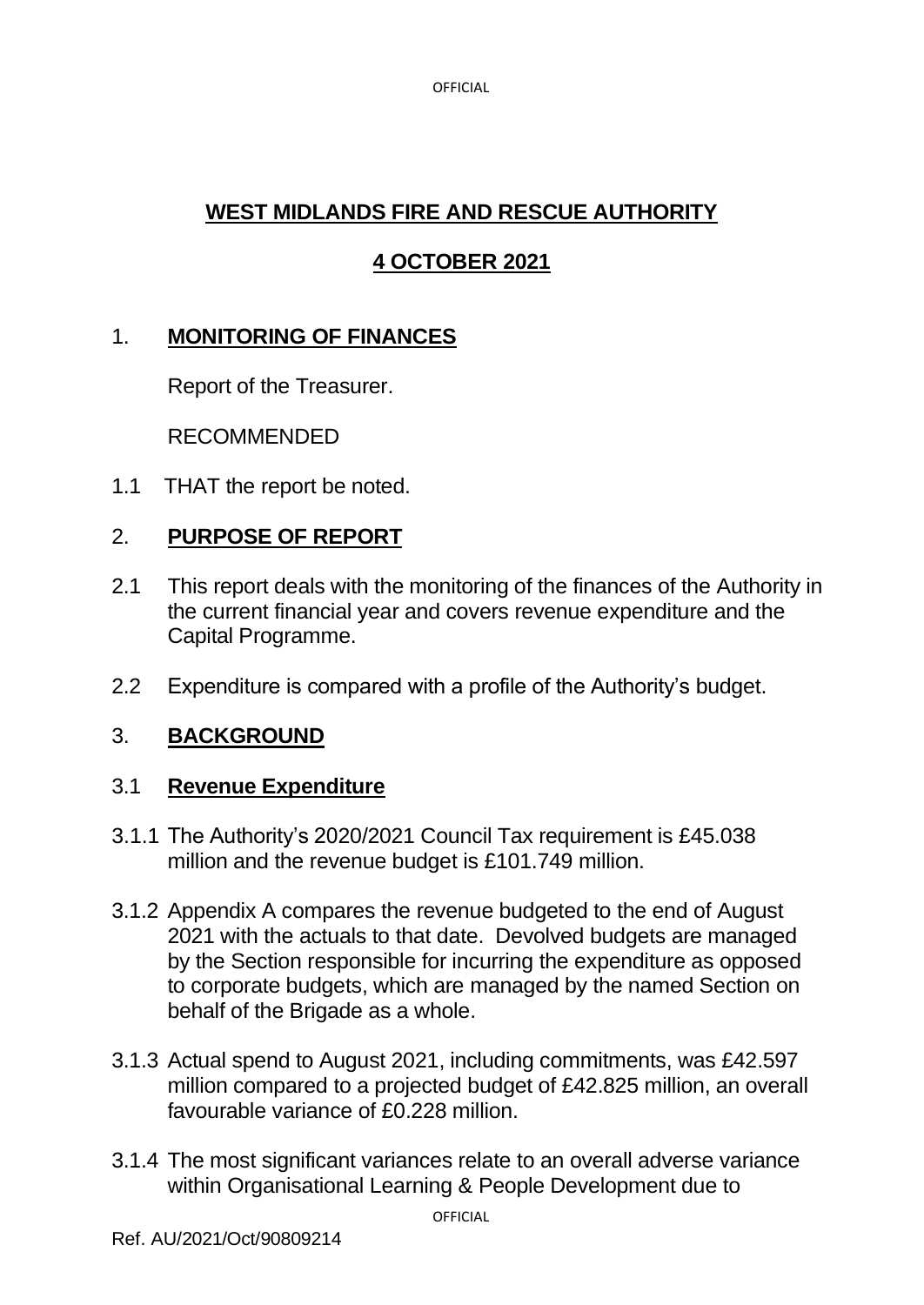OFFICIAL

additional posts. This is offset by an overall favourable variance within Community Safety and Children & Young People due to vacancies and on the Operational pay budget.

- 3.1.5 The monitoring statement includes the 1.5% pay award for Grey Book staff which was applicable from 1st July 2021. The pay award for Green Book staff remains outstanding and therefore the impact is not reflected in the monitoring statement.
- 3.1.6 Appendix B provides statistical data relating to the Firefighters' Pension Scheme.

## 3.2 **Capital Expenditure**

- 3.2.1 The Authority's approved capital programme for 2021/2022 is £8.100 million. A scheme analysis is shown on Appendix C. Expenditure to the end of August 2021 is shown as £2.258 million.
- 3.2.2 The main forecast variance within the capital programme relates to:
	- Vehicle Replacement Programme delayed purchase to 2022/23 of the:
		- o Command Support Vehicle,
		- o Water Units,
		- o Toilet Trailers,
		- o Demountable Lounge Fire Unit (Community Fire Safety demonstration unit),
		- o Toolcat.
	- Roof replacement at Transport Engineering Workshops has been delayed due to the need to retender.

### 4. **EQUALITY IMPACT ASSESSMENT**

4.1 In preparing this report, an initial Equality Impact Assessment is not required and has not been carried out because the matters contained in this report do not relate to a policy change.

### 5. **LEGAL IMPLICATIONS**

5.1 The course of action recommended in this report does not raise issues which should be drawn to the attention of the Authority's Monitoring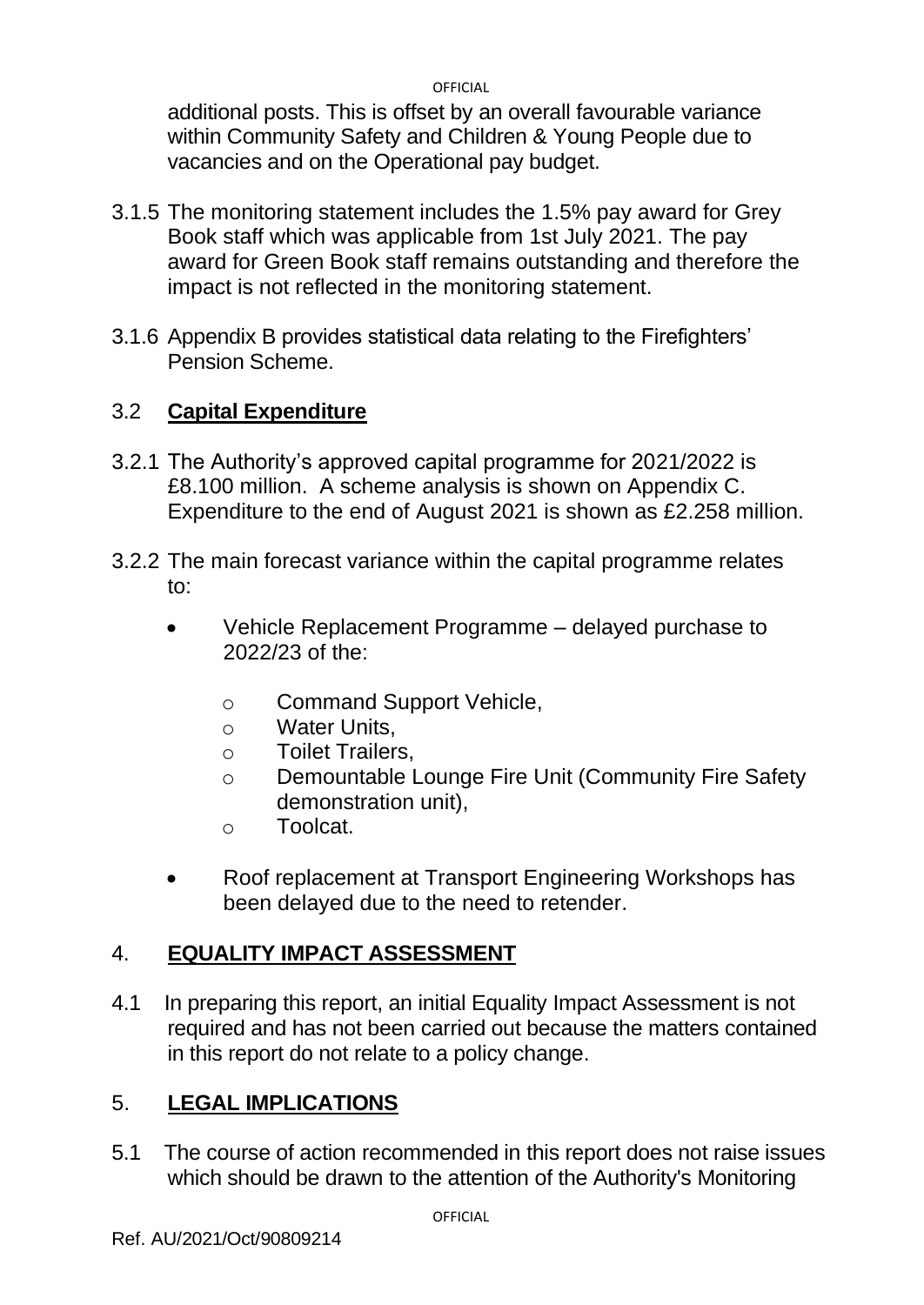Officer.

### 6. **FINANCIAL IMPLICATIONS**

6.1 These are contained in the body of the report and the attached Appendices.

### **BACKGROUND PAPERS**

Authority's Budget and Precept Report – February 2021 Finance Office Budget Monitoring Files

The contact officer for this report is Wayne Brown, Deputy Chief Fire Officer, telephone number 0121 380 6907.

MIKE GRIFFITHS **TREASURER**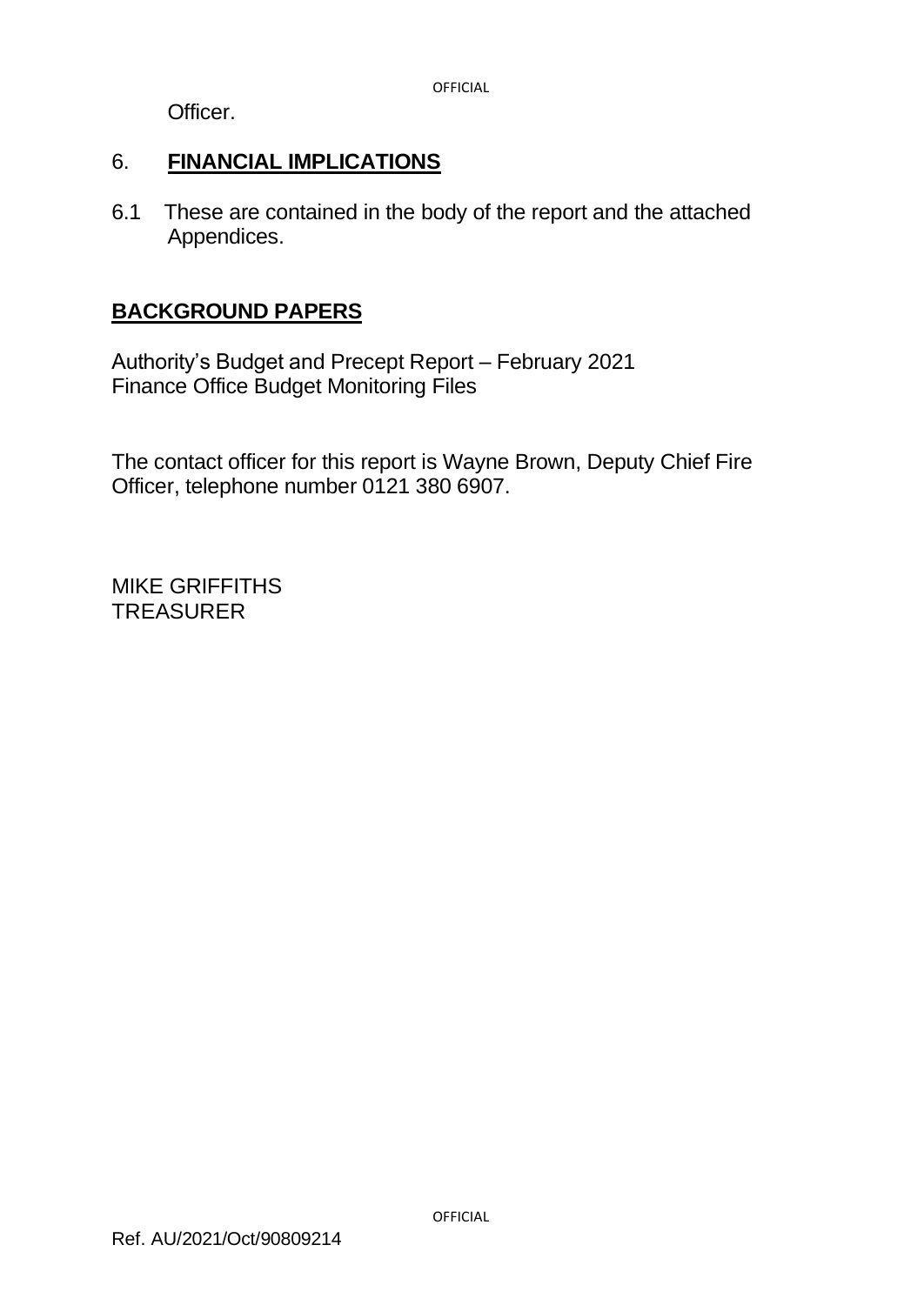#### **APPENDIX A**

#### **REVENUE MONITORING SUMMARY TO AUGUST 2021**

|                                                 | <b>LATEST</b><br><b>BUDGET</b><br>2021/2022 | <b>PROFILED</b><br><b>BUDGET</b> | <b>ACTUALS+</b><br><b>COMMIT</b><br>-MENTS | <b>VARIANCE TO</b><br><b>PROFILED</b><br><b>BUDGET</b> |  |
|-------------------------------------------------|---------------------------------------------|----------------------------------|--------------------------------------------|--------------------------------------------------------|--|
|                                                 | £'000                                       | £'000                            | £'000                                      | £'000                                                  |  |
| <b>DEVOLVED BUDGETS</b>                         |                                             |                                  |                                            |                                                        |  |
| Corporate Management                            | 1,135                                       | 482                              | 459                                        | $-23$                                                  |  |
| <b>Strategic Hub</b>                            | 598                                         | 252                              | 237                                        | $-15$                                                  |  |
| Portfolio & Organisational Intelligence         | 1.035                                       | 469                              | 459                                        | $-10$                                                  |  |
| Ops North, Preparedness & Response              | 2,159                                       | 777                              | 730                                        | -47                                                    |  |
| Ops South & Fire Control                        | 2,466                                       | 1,015                            | 946                                        | $-69$                                                  |  |
| Prevention                                      | 6,368                                       | 2,560                            | 2,424                                      | $-136$                                                 |  |
| Protection                                      | 478                                         | 211                              | 235                                        | 24                                                     |  |
| Resourcing                                      | 5,738                                       | 2,402                            | 2,439                                      | 37                                                     |  |
| Digital & Data                                  | 5,484                                       | 2,530                            | 2,507                                      | $-23$                                                  |  |
| Policy & Organisational Assurance               | 770                                         | 352                              | 342                                        | $-10$                                                  |  |
| Communications & Engagement                     | 1,014                                       | 448                              | 452                                        | 4                                                      |  |
| People Support Services                         | 525                                         | 216                              | 215                                        | $-1$                                                   |  |
| <b>Employee Relations</b>                       | 246                                         | 132                              | 152                                        | 20                                                     |  |
| <b>Organisational Development</b>               | 58                                          | 24                               | 25                                         | 1                                                      |  |
| Organisational Learning & People<br>Development | 4,200                                       | 1,784                            | 1,903                                      | 119                                                    |  |
| Health, Safety & Wellbeing                      | 2,518                                       | 1,231                            | 1,196                                      | $-35$                                                  |  |
|                                                 |                                             |                                  |                                            |                                                        |  |
| <b>CORPORATE BUDGETS</b>                        |                                             |                                  |                                            |                                                        |  |
| Ops North, Preparedness & Response              | $-116$                                      | 20                               | 29                                         | 9                                                      |  |
| Prevention                                      | 24                                          | 10                               | 6                                          | $-4$                                                   |  |
| Protection                                      | 28                                          | $-57$                            | $-59$                                      | $-2$                                                   |  |
| Resourcing                                      | 15,848                                      | 6,745                            | 6,776                                      | 31                                                     |  |
| Digital & Data                                  | 132                                         | 82                               | 83                                         | 1                                                      |  |
| People Support Services                         | 2,230                                       | 988                              | 1,007                                      | 19                                                     |  |
| <b>Employee Relations</b>                       | 105                                         | 45                               | 41                                         | $-4$                                                   |  |
| Organisational Learning & People<br>Development | 106                                         | 48                               | 46                                         | $-2$                                                   |  |
| Health, Safety & Wellbeing                      | 47,001                                      | 19,603                           | 19.492                                     | $-111$                                                 |  |
|                                                 |                                             |                                  |                                            |                                                        |  |
| Other Income & Expenditure                      | 1,599                                       | 456                              | 455                                        | $-1$                                                   |  |
|                                                 |                                             |                                  |                                            |                                                        |  |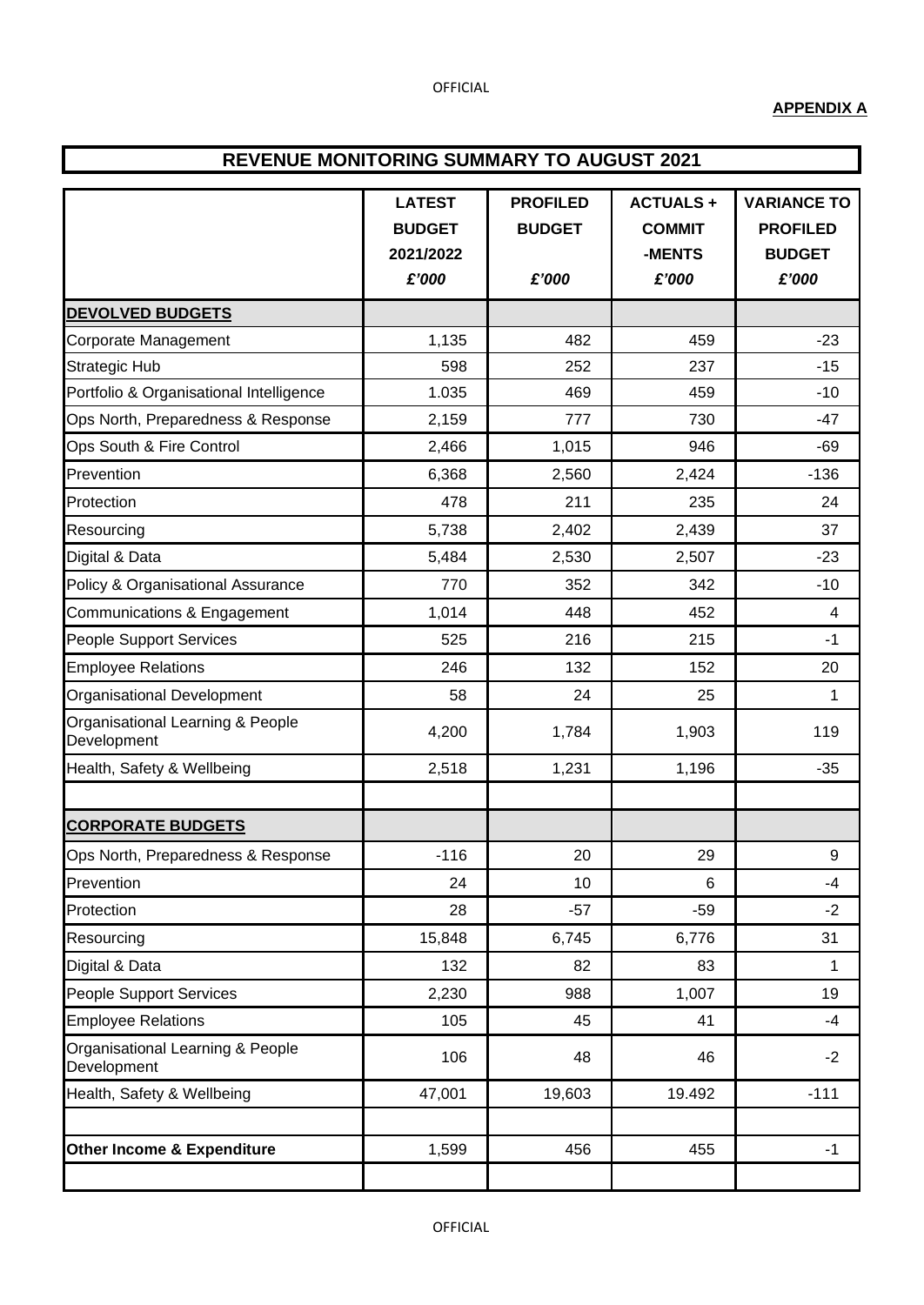| <b>OFFICIAL</b>                        |           |           |           |        |  |  |  |  |
|----------------------------------------|-----------|-----------|-----------|--------|--|--|--|--|
| <b>Appropriation to Reserves</b>       | ٠         | ۰         |           |        |  |  |  |  |
| <b>TOTAL (NET BUDGET REQUIREMENT)</b>  | 101,749   | 42,825    | 42,597    | $-228$ |  |  |  |  |
| Core Funding                           | $-56,711$ | $-27,674$ | $-27,674$ |        |  |  |  |  |
| <b>TOTAL (COUNCIL TAX REQUIREMENT)</b> | 45,038    | 15,151    | 14,923    | $-228$ |  |  |  |  |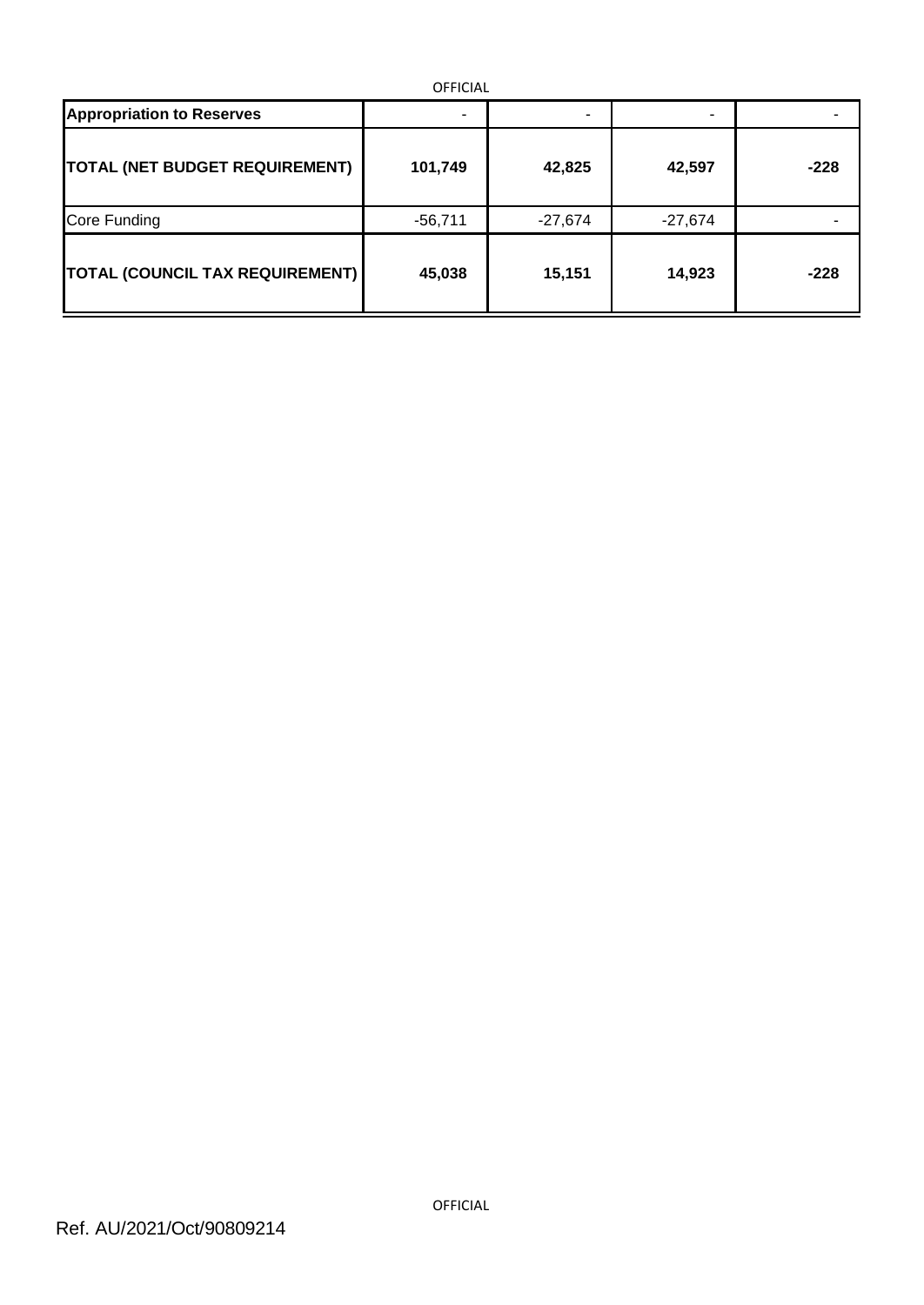#### **APPENDIX B**

OFFICIAL

#### **FIREFIGHTERS' PENSION SCHEMES**

| <b>NON-FINANCIAL</b><br><b>INFORMATION</b>                                   | 2021/22 PROJECTION           |                          |                    |                | <b>ACTUAL POSITION AS AT</b><br><b>AUGUST 2021</b> |                              |                          |                |
|------------------------------------------------------------------------------|------------------------------|--------------------------|--------------------|----------------|----------------------------------------------------|------------------------------|--------------------------|----------------|
|                                                                              | 1992<br><b>FPS</b>           | 2006<br><b>FPS</b>       | 2015<br><b>FPS</b> | <b>TOTAL</b>   | 1992<br><b>FPS</b>                                 | 2006<br><b>FPS</b>           | 2015<br><b>FPS</b>       | <b>TOTAL</b>   |
| <b>Members of FPS at</b><br>1st April 2021                                   | 76                           | 6                        | 1,169              | 1,251          | 76                                                 | 6                            | 1,169                    | 1,251          |
| <b>New Members</b>                                                           | $\qquad \qquad \blacksquare$ | $\overline{a}$           | 82                 | 82             | $\overline{a}$                                     | $\blacksquare$               | 16                       | 16             |
| Opt-In (including net<br>auto-enrolment)                                     | $\overline{\phantom{0}}$     | $\overline{\phantom{0}}$ | 10                 | 10             | Ē,                                                 | $\blacksquare$               | $\overline{2}$           | $\overline{2}$ |
| <b>Transitional Members</b><br>during year                                   | $-32$                        |                          | 32                 |                | $-1$                                               | $-1$                         | $\overline{2}$           |                |
| <b>Transfers from Other</b><br><b>Pension Schemes</b>                        | $\qquad \qquad \blacksquare$ |                          | $\overline{4}$     | $\overline{4}$ |                                                    | $\blacksquare$               | $\overline{\phantom{a}}$ |                |
| <b>Transfers to Other</b><br><b>Pension Schemes</b>                          | $\overline{\phantom{0}}$     | $\overline{a}$           | $-4$               | $-4$           |                                                    | $\overline{a}$               | $\overline{a}$           |                |
| <b>Retirements</b>                                                           | $-44$                        | $-6$                     | $-26$              | $-76$          | $-17$                                              | $-2$                         | $-9$                     | $-28$          |
| Opt-Out                                                                      |                              |                          | $-5$               | $-5$           |                                                    | $-1$                         | $-1$                     | $-2$           |
| <b>Leavers</b>                                                               |                              |                          | $-5$               | $-5$           |                                                    | $\overline{\phantom{0}}$     |                          |                |
| <b>III-Health Retirements</b>                                                |                              |                          | $-2$               | $-2$           | -                                                  | $\qquad \qquad \blacksquare$ |                          |                |
| <b>Members of the Fire</b><br><b>Pension Schemes as</b><br>at 31 August 2021 |                              |                          |                    |                | 58                                                 | $\overline{2}$               | 1,179                    | 1,239          |